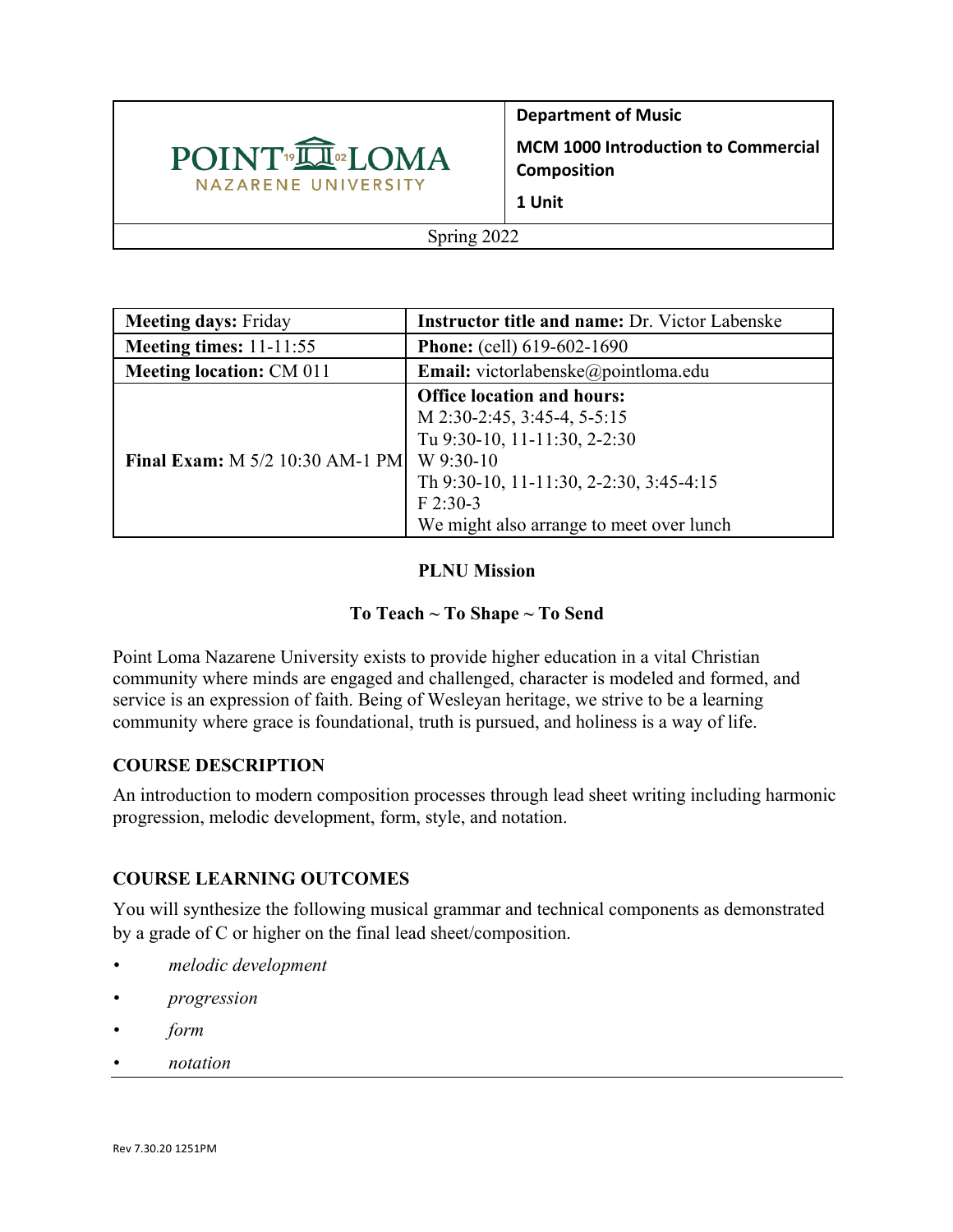### **PROGRAM LEARNING OUTCOMES**

This course begins to prepare students for meeting this outcome:

Produce a demo showcasing at least five original works that demonstrate the artist's ability to effectively collaborate with other artists, working from an initial concept to a finished product.

### **REQUIRED TEXTS AND RECOMMENDED STUDY RESOURCES**

Finale Notation Software would be very helpful (new edition available for \$99).

Manuscript paper.

#### **COURSE SCHEDULE AND ASSIGNMENTS**

The course schedule can be found on Canvas.

FINAL EXAM: Monday, May 2, 10:30 AM-1 PM

#### **ASSESSMENT AND GRADING**

Students will be evaluated according to the categories below:

| Category                 | Percentage |  |
|--------------------------|------------|--|
| In class work*           | 35%        |  |
| Out of class assignments | 35%        |  |
| Midterm assignment       | 10%        |  |
| Final project            | 20%        |  |

\*Class sessions earn 5 pts per day for attendance; fewer points may be earned if students are not fully engaged (phones out, trips to the bathroom, etc.)

Grades will be based on the following:

| $A$ 93-100    | $B+87-89$     | $C+77-79$     | $D+67-69$     | F Less than 60 |
|---------------|---------------|---------------|---------------|----------------|
| $A - 90 - 92$ | B 83-86       | $IC$ 73-76    | $ID$ 63-66    |                |
|               | $B - 80 - 82$ | $C - 70 - 72$ | $D - 60 - 62$ |                |

**Sample Standard Grade Scale Based on Percentages**

### **STATE AUTHORIZATION**

State authorization is a formal determination by a state that Point Loma Nazarene University is approved to conduct activities regulated by that state. In certain states outside California, Point Loma Nazarene University is not authorized to enroll online (distance education) students. If a student moves to another state after admission to the program and/or enrollment in an online course, continuation within the program and/or course will depend on whether Point Loma Nazarene University is authorized to offer distance education courses in that state. It is the student's responsibility to notify the institution of any change in his or her physical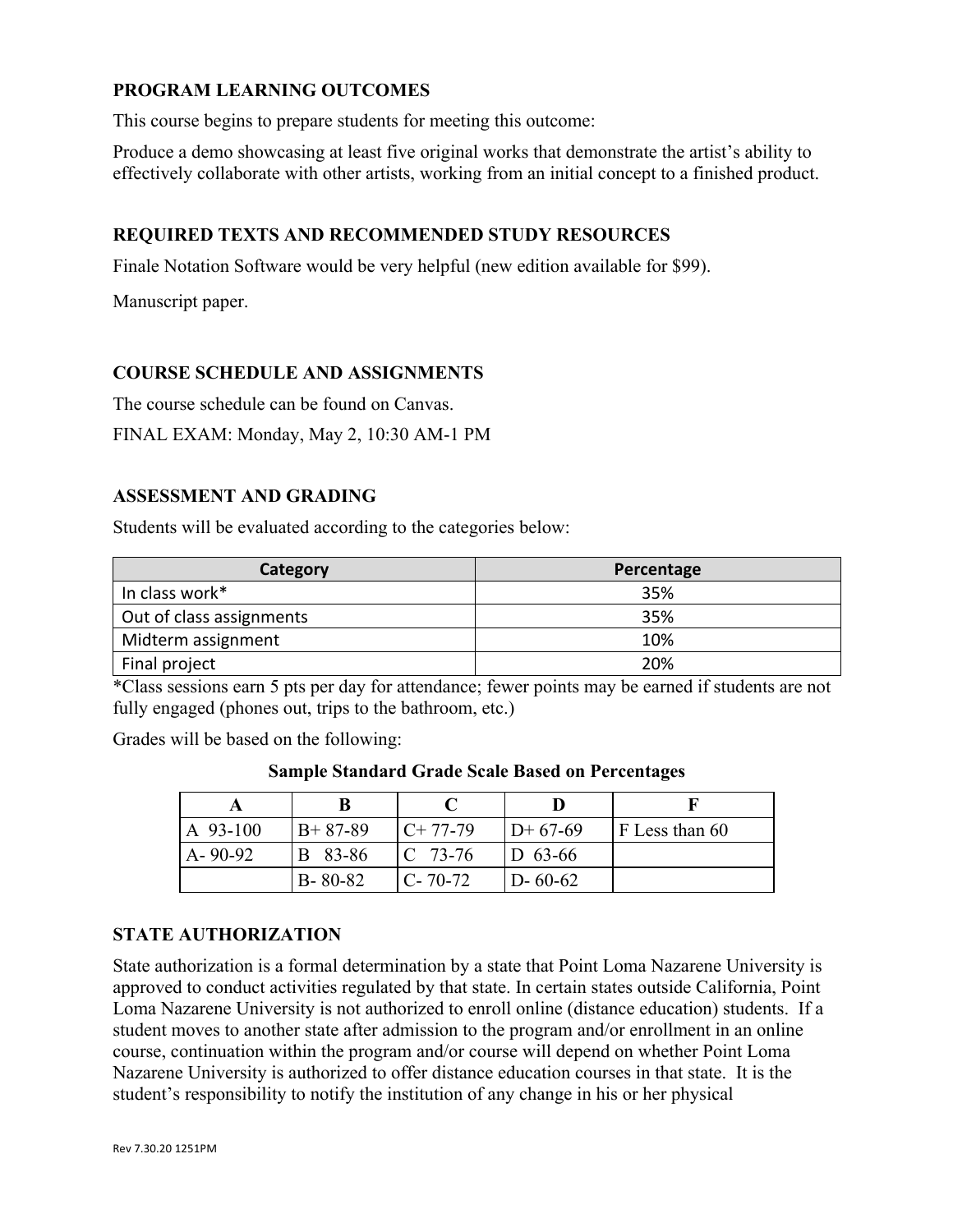location. Refer to the map on State Authorization to view which states allow online (distance education) outside of California.

### **INCOMPLETES AND LATE ASSIGNMENTS**

While evaluation of your work is necessarily somewhat subjective, I will use the following items to determine the grade. You will receive 50% of the assigned grade for late work.

#### **FINAL EXAMINATION POLICY**

Successful completion of this class requires submitting the final project by the scheduled exam time for this course.

### **PLNU COPYRIGHT POLICY**

Point Loma Nazarene University, as a non-profit educational institution, is entitled by law to use materials protected by the US Copyright Act for classroom education. Any use of those materials outside the class may violate the law.

# **PLNU ACADEMIC HONESTY POLICY**

Students should demonstrate academic honesty by doing original work and by giving appropriate credit to the ideas of others. Academic dishonesty is the act of presenting information, ideas, and/or concepts as one's own when in reality they are the results of another person's creativity and effort. A faculty member who believes a situation involving academic dishonesty has been detected may assign a failing grade for that assignment or examination, or, depending on the seriousness of the offense, for the course. Faculty should follow and students may appeal using the procedure in the university Catalog. See Academic Policies for definitions of kinds of academic dishonesty and for further policy information.

# **PLNU ACADEMIC ACCOMMODATIONS POLICY**

While all students are expected to meet the minimum standards for completion of this course as established by the instructor, students with disabilities may require academic adjustments, modifications or auxiliary aids/services. At Point Loma Nazarene University (PLNU), these students are requested to register with the Disability Resource Center (DRC), located in the Bond Academic Center (*DRC@pointloma.edu* or 619-849-2486). The DRC's policies and procedures for assisting such students in the development of an appropriate academic adjustment plan (AP) allows PLNU to comply with Section 504 of the Rehabilitation Act and the Americans with Disabilities Act. Section 504 prohibits discrimination against students with special needs and guarantees all qualified students equal access to and benefits of PLNU programs and activities. After the student files the required documentation, the DRC, in conjunction with the student, will develop an AP to meet that student's specific learning needs. The DRC will thereafter email the student's AP to all faculty who teach courses in which the student is enrolled each semester. The AP must be implemented in all such courses.

If students do not wish to avail themselves of some or all of the elements of their AP in a particular course, it is the responsibility of those students to notify their professor in that course. PLNU highly recommends that DRC students speak with their professors during the first two weeks of each semester about the applicability of their AP in that particular course and/or if they do not desire to take advantage of some or all of the elements of their AP in that course.